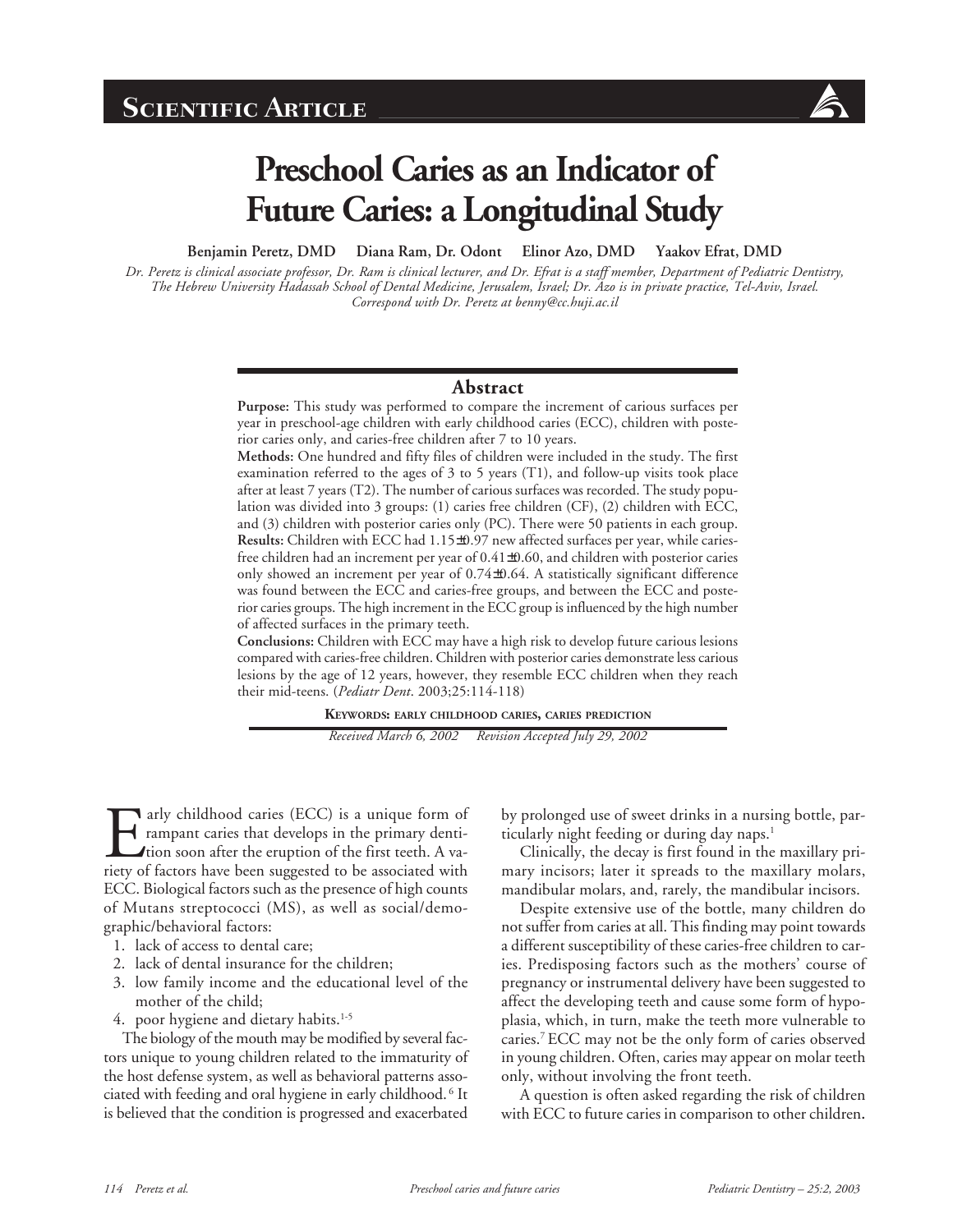The dental literature suggests some evidence that children who experience ECC continue to be at high risk for new lesions as they get older, both in the primary and permanent dentitions (in the first permanent molars). $8-13$ Furthermore, it has been found that children who participated in a prevention program that included topical application of fluoride, oral hygiene, use of fluoride toothpaste, diet advice and regular follow-up, showed more new lesions in the ECC group than in the control group. Their control group included children with caries who did not have ECC but were not caries free.<sup>14</sup>

Another study has determined that the possibility of developing caries in the ECC group is 2 times more than children without ECC.15 In a more recent study, Almeida et al,16 concluded that children with ECC who were treated under general anesthesia developed about 4 times more carious lesions after 2 years of follow-up than a control group. This future higher susceptibility to dental caries in children who had ECC has been associated with higher counts of MS in these children.<sup>17</sup>

While most studies regarding future occurrence of caries have been conducted comparing children with ECC with caries-free children, this manner may not reflect reality, where posterior caries may be present without involving the front teeth.<sup>14,18</sup>

There is a paucity of data regarding whether future caries susceptibility in children with posterior caries only is different from children with ECC.

Therefore, the purpose of the present study was to compare the increment of carious surfaces per year in children who had ECC with children who had posterior caries only, and caries-free children, after 7 to 10 years.

### **Methods**

Data was obtained from 150 files of children who were treated in 2 private pediatric dental clinics (Jerusalem and Petah Tikva) according to the following criteria:

- 1. The first examination was between the age of 3 and 5 years  $(T1)$ .
- 2. Children were treated, if needed, and presented for follow-up visits at least 7 years since the first visit (T2).
- 3. Both clinical and radiographic examinations (2 bitewing radiographs) were available at T1 and T2.
- 4. All subjects were healthy children.
- 5. Children did not have orthodontic treatment during the follow-up period.
- 6. Children had no trauma of the maxillary incisors during the follow-up period.
- 7. In each clinic, the same experienced pediatric dentist examined the children at T1 and T2 (DR in Jerusalem and YE in Petah Tikva).

The study population was divided into 3 groups, with 50 patients in each group (25 from each clinic) in the following manner:

- 1. group 1—caries free children (CF);
- 2. group 2—children with ECC (caries in at least 2 upper incisors);
- 3. group 3—children with caries in the posterior teeth (PC): caries in at least 1 primary molar, while the incisors and canine were caries free.

The number of patients in each group (50 patients, 25 in each clinic) was the minimum required for statistical analysis. Files were reviewed in alphabetical order until 25 patients in each clinic for each group were included.

The group of posterior teeth only was included as a control group, according to Sclavos et al,<sup>14</sup> and Johnsen et al,<sup>18</sup>

| Table 1. Mean Number of Affected Surfaces<br>at T1 and T2, Increment and Increment per Year |                                                            |                                                     |                                                                    |                                                   |                                                             |                             |  |
|---------------------------------------------------------------------------------------------|------------------------------------------------------------|-----------------------------------------------------|--------------------------------------------------------------------|---------------------------------------------------|-------------------------------------------------------------|-----------------------------|--|
| Group                                                                                       | Affected<br>surfaces at<br>T <sub>1</sub>                  | Affected<br>surfaces at<br>T <sub>2</sub> (primary) | Affected<br>surfaces at T2<br>(permanent)                          | Affected<br>surfaces at<br>T <sub>2</sub> (total) | Increment                                                   | Increment<br>per year       |  |
| $1 = CF$<br>$N = 50$                                                                        | $\Omega$                                                   | $2.0\pm 4.30$                                       | $1.1 \pm 1.48$                                                     | $3.10\pm4.64$                                     | $3.10\pm4.64$                                               | $0.41\pm0.60$               |  |
| $2 = ECC$<br>$N = 50$                                                                       | $16.25 \pm 8.35$                                           | $8.62\pm9.57$                                       | $3.06\pm 6.50$                                                     | 11.68±9.58                                        | $8.86 \pm 7.64$                                             | $1.15\pm0.97$               |  |
| $3 = PC$<br>$N = 50$                                                                        | $8.92\pm4.48$                                              | $2.52\pm4.11$                                       | $4.72\pm 6.19$                                                     | 7.24±5.89                                         | $6.04\pm5.34$                                               | $0.74\pm0.64$               |  |
| Total<br>(groups)<br>$1+2+3$ <sub>N=150</sub>                                               | $8.39\pm8.60$                                              | $4.38 \pm 7.13$                                     | $2.96\pm4.74$                                                      | $7.34\pm7.81$                                     | $6.00\pm 6.42$                                              | $0.77\pm0.81$               |  |
| Groups<br>significantly<br>different *                                                      | $1 \text{ vs } 2:$<br>P< 01<br>$1 \text{ vs } 3:$<br>P< 01 | $1 \text{ vs } 2:$<br>P <sub>01</sub>               | $1 \text{ vs } 2:$<br>$P = .03$<br>$1 \text{ vs } 3:$<br>$P = .01$ | $1 \text{ vs } 2$ :<br>P< 01                      | $1 \text{ vs } 2$ :<br>P< 01<br>$1 \text{ vs } 3:$<br>P< 01 | $1 \text{ vs } 2:$<br>P< 01 |  |
|                                                                                             | $2 \text{ vs } 3:$<br>$P = .03$                            | $2 \text{ vs } 3$ :<br>P <sub>01</sub>              |                                                                    | $2 \text{ vs } 3$ :<br>P< 01                      |                                                             | $2 \text{ vs } 3:$<br>P< 01 |  |

\*ANOVA with Scheffe for multiple comparisons. surfaces in the 3 groups.

who established that a cariesfree group cannot be used as a control because these children may have a special or different sensitivity to caries. The number of carious tooth surfaces at T1 (primary teeth) and T2 (primary and permanent teeth) was recorded for each patient.

Missing teeth at follow-up were not calculated. They were assumed exfoliated. Stainless steel crowns were considered as 5 surfaces affected.

ANOVA with Scheffe's test was done to compare the mean number of affected surfaces at T1 and at T2, as well as the increment of affected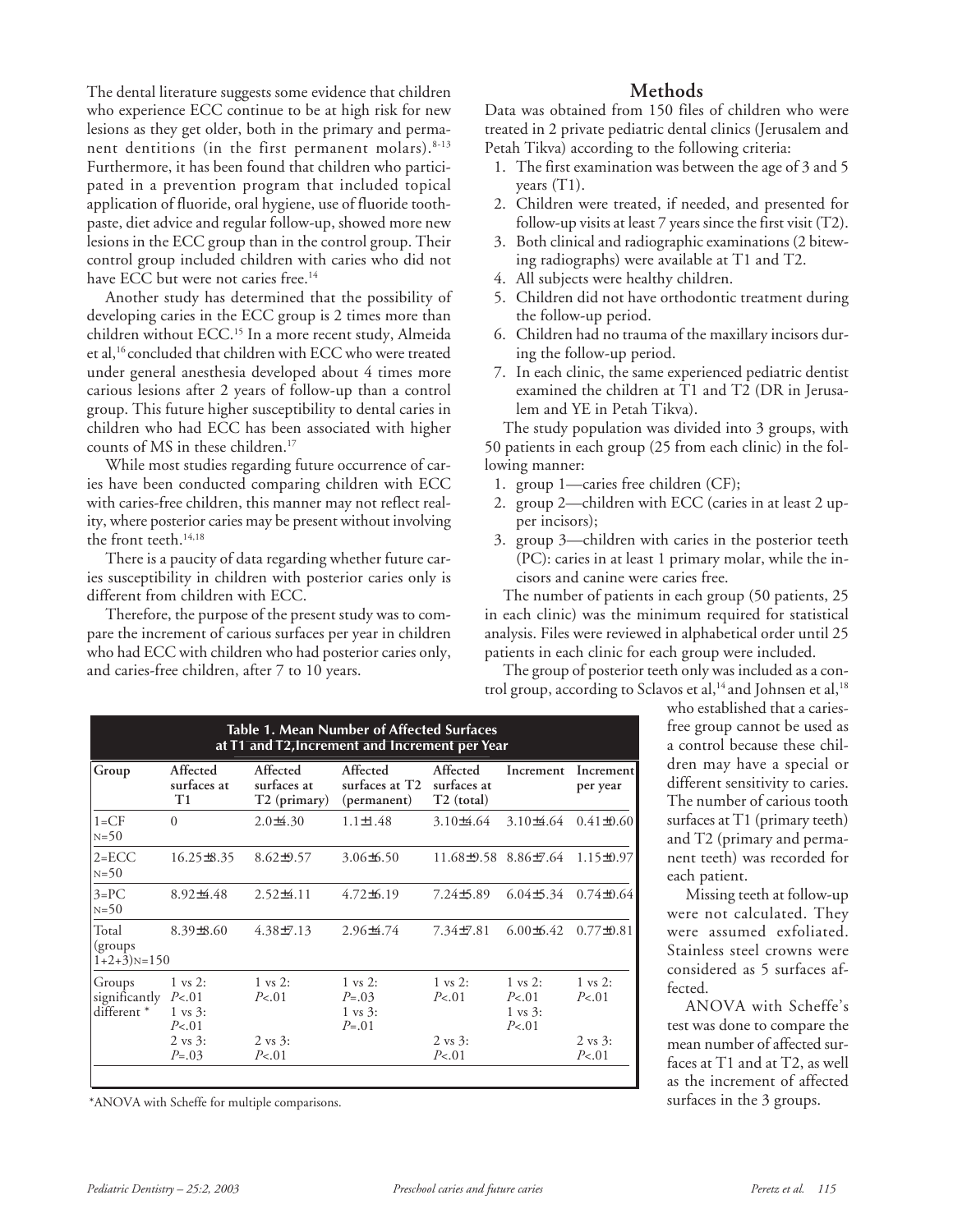| Table 2. Mean Number of Affected Surfaces at<br>T1 and T2, and Increment per Year by Age Groups |                          |                               |                                                     |                                           |                                                   |                       |  |
|-------------------------------------------------------------------------------------------------|--------------------------|-------------------------------|-----------------------------------------------------|-------------------------------------------|---------------------------------------------------|-----------------------|--|
| Group                                                                                           | Age<br>groups            | Affected<br>surfaces<br>at T1 | Affected<br>surfaces at<br>T <sub>2</sub> (primary) | Affected<br>surfaces at T2<br>(permanent) | Affected<br>surfaces at<br>T <sub>2</sub> (total) | Increment<br>per year |  |
| $1 = CF$                                                                                        | 10-12 y ( $N=23$ )       | $\Omega$                      | $3.60\pm5.76$                                       | $0.92 \pm 0.44$                           | $4.52\pm 6.20$                                    | $0.60 \pm 0.79$       |  |
|                                                                                                 | 13-15 y ( $N=27$ )       | $\Omega$                      | $0.62 \pm 1.62$                                     | $1.26 \pm 1.58$                           | $1.88\pm2.20$                                     | $0.25 \pm 0.29$       |  |
|                                                                                                 | $2 = ECC$ 10-12 y (N=32) | 17.46 ± 8.85                  | $12.31 \pm 10.01$                                   | $2.03 \pm 1.11$                           | $14.34\pm9.90$                                    | $1.37 \pm 1.01$       |  |
|                                                                                                 | 13-15 y ( $N=18$ )       | $14.11 \pm 7.11$              | $2.05\pm3.15$                                       | $4.89\pm3.83$                             | $6.94\pm 6.98$                                    | $0.76 \pm 0.77$       |  |
| $3 = PC$                                                                                        | 10-12 y ( $N=17$ )       | $10.94\pm4.60$                | $4.76\pm5.46$                                       | $4.12\pm2.52$                             | $8.88{\pm}5.98$                                   | $0.88 \pm 0.66$       |  |
|                                                                                                 | 13-15 y ( $N=33$ )       | $7.87\pm4.10$                 | $1.36 \pm 2.64$                                     | $5.03\pm3.1$                              | $6.39\pm5.74$                                     | $0.67\pm0.63$         |  |
| Total                                                                                           | 10-12 y ( $N=72$ )       | $10.34\pm9.83$                | $7.75 \pm 8.82$                                     | $2.16\pm2.19$                             | $9.91 \pm 9.01$                                   | $1.01\pm0.92$         |  |
|                                                                                                 | 13-15 y ( $N=78$ )       | $6.58\pm 6.88$                | $1.26 \pm 2.50$                                     | 3.70±3.09                                 | $4.96 \pm 5.59$                                   | $0.54 \pm 0.61$       |  |
| Significance<br>for age<br>$groups^*$                                                           |                          | P < 01                        | P< 01                                               | NS.                                       | P < 01                                            | P < 01                |  |

\*Two-way ANOVA with group and age groups as factors.

#### **Results**

Table 1 shows the mean number of surfaces affected with caries for all the groups (caries free, ECC, and posterior caries), at T1 (when they presented themselves for clinical examination), and at T2 (after the follow-up period), as well as the increment and the increment per year. The mean number of affected surfaces was highest among the ECC group at T1 and at T2. For the primary teeth, the highest mean number of affected surfaces was found among the ECC group (statistically significant in comparison with CF and PC groups, *P*=.000 and *P*=.030, respectively). For the permanent teeth, the highest mean number of affected surfaces was found among the PC group (statistically significant difference in comparison with CF group, *P*=.000, but not with ECC group) .

Since the follow-up time was different for each patient, (60 patients were followed up after 7 years, 50 after 8 years, 22 after 9 years, and 18 after 10 years), the increment per year was a better way to describe the new carious surfaces (treated or untreated) that were added. Comparison between the groups was done using 2-way ANOVA.

When increments per year among the 3 groups of the study were compared, children with ECC had 1.15±0.97

| <b>Table 3. Percentage of Affected</b><br>Surfaces in the Permanent Molar Teeth at T2 |                 |                 |                    |           |  |  |
|---------------------------------------------------------------------------------------|-----------------|-----------------|--------------------|-----------|--|--|
|                                                                                       | Occlusal        | Proximal        | Buccal/<br>lingual |           |  |  |
| СF                                                                                    | 58%             | 25%             | 17%                | 100%      |  |  |
| <b>ECC</b>                                                                            | 43%             | 30%             | 18%                | 100%      |  |  |
| PC                                                                                    | 53%             | 28%             | 29%                | 100%      |  |  |
| Total<br>mean                                                                         | 51%<br>(SD 7.6) | 28%<br>(SD 2.5) | 21%<br>(SD 6.7)    | $P=.002*$ |  |  |

\*ANOVA.

new affected surfaces per year, caries-free children had an increment per year of 0.41±0.60, and children with posterior caries only showed an increment per year of 0.74±0.64. A statistically significant difference was found between the ECC and caries-free groups, and between ECC and posterior caries groups.

Table 2 shows the mean number of affected surfaces at T1 and at T2, and the increment per year by age groups. At T1, the younger children (10-12 years old) showed a higher number of affected surfaces than the older children

(13-15 years old) in 2 groups (ECC and PC). At T2, the younger children showed a higher number of affected surfaces in the primary teeth and in the total number of affected surfaces. The highest number of affected surfaces at T2 was found in the younger children of the ECC group (12.31±10.01). With respect to the permanent teeth, the older children demonstrated higher scores in all 3 groups. The highest number of affected surfaces was among the older children of the PC group (5.03±3.1). Also, in the permanent teeth in the ECC group, the older children had over 2 times more affected surfaces than the younger children  $(4.89\pm3.83$  and  $2.03\pm1.11$ , respectively). In the PC group, the older children had nearly 25% more affected surfaces than the younger children (5.01±3.1 and 4.12±2.52 respectively).

As for the increment per year, the youngest children showed higher scores when compared with the eldest children (13-15 years old): 0.6 and 0.25, respectively, for the caries-free children; 1.37 and 0.76, respectively, among the ECC children; and 0.88 and 0.67, respectively, among the PC children.

When the increments per year in the different groups were compared, in the younger age (10-12 years old) the ECC group showed 2.3 times more new lesions than the caries-free group and 1.6 times more than the posterior caries only group (ECC=1.37, CF=0.6, PC=0.88). The difference was statistically significant.

When the increments per year in the older age group (13-15 years old) were compared, children in the ECC group showed 3 times more lesions than caries-free children and 1.2 times more than the posterior caries group (ECC=0.76, CF=0.25, PC=0.67). The difference was statistically significant.

Table 3 shows the percentage of affected surfaces by location on the tooth at T2 in the permanent molar teeth in the CF, ECC, and PC groups. In all groups, the occlusal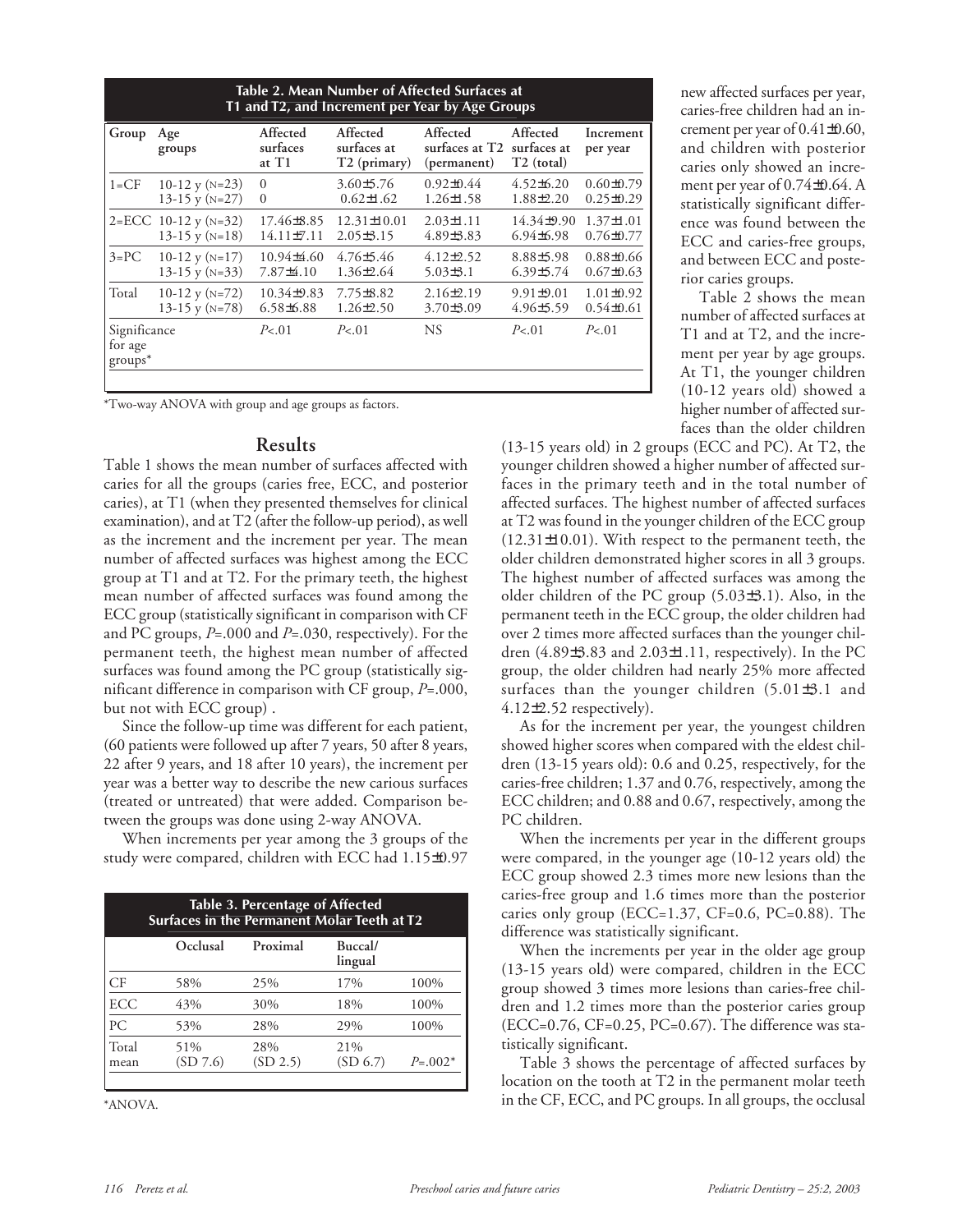surface was the most affected surface (58%, 43%, and 53% respectively). The second most affected surface was the proximal surface in the CF, ECC, and total mean surfaces, and the buccal/lingual area in the PC group.

No difference was found in the increment per year between both clinics.

#### **Discussion**

The findings of this study show that after 7 to 10 years, children from the ECC group demonstrated the highest increment per year of affected tooth surfaces compared to children with caries in their posterior teeth and to children who were caries free. This finding is in agreement with previous studies, which determined ECC to be a high-risk indicator for future caries development.<sup>14-16,18</sup>

A few differences between this study and the others are:

- 1. The time of follow-up (7-10 years in this study) is much longer than in previous studies (from a few months to 2 years).
- 2. A large study group—150 patients in this study.
- 3. The ECC group in this study was compared with 2 different groups: caries-free and posterior caries to avoid the problem of comparison with caries-free children only.

The findings of this study show that in primary teeth, the ECC group demonstrated significantly more affected surfaces at T2 than children with PC or CF children. However, in the permanent teeth, the PC group demonstrated the highest number of affected surfaces, although the difference was not statistically significant.

Looking at this study's findings by age groups reveals that the total number of affected surfaces in primary teeth at T2 among the ECC children was the highest in the younger age (12.31±10.01), as was the total mean number of affected surfaces (14.34±9.90), and the increment per year (1.37±1.01). Regarding the permanent teeth, the highest number of affected surfaces was observed among the older children of the PC group.

The findings of this study also show that, in the ECC group, the older children had over 2 times more affected surfaces in the permanent teeth than the younger children. In the PC group, the older children had nearly 25% more affected surfaces of the permanent teeth than the younger children. This may indicate a higher number of affected surfaces in the younger children in this group. Furthermore, it may be that the younger children have not had enough time to exfoliate more teeth.

Based on the pattern of the appearance of the increment per year of affected surfaces in the primary teeth and the finding that the increment per year was highest among the ECC children, it seems that these results were probably mainly influenced by the high number of affected surfaces in the primary teeth.

The results may point to the fact that, until 12 years of age, ECC children may be considered a unique group. However, when ECC and PC children approach the mid-teenage

years, they demonstrate a similar number of affected surfaces. Thus, both ECC and PC children constitute a particular group of children in early childhood with caries on anterior or posterior teeth who are more susceptible to future caries in their adolescence than caries-free children. The difference may be explained by the existence of social/ demographic factors in these children as well as biological factors such as a different ecology in the oral cavity.6

The high counts of MS in children with ECC has been suggested as a primary cause for the disease.2 A recent study which used molecular identification methods found, besides MS, a number of other species not previously associated with dental caries in children with ECC compared to caries-free children: *S sanguinis* was associated with health, and, in order of decreasing cell numbers, *Actinomyces gerencseriae*, *Bifidobacterium*, MS*, Veillonella*, *S salivarius*, *S constellatus*, *S parasanguinis*, and *Lactobacillus fermentum* were associated with caries.9 The biology of the mouth may be modified by behavioral patterns associated with feeding and oral hygiene in early childhood and lack of access to dental care.5,6

The similarity among children in their mid-teenage years regarding the number of affected surfaces in permanent teeth between ECC and PC groups may be supported by the findings of Ramos-Gomez et al,<sup>6</sup> who found salivary MS levels among children with ECC to be higher than would be expected in a dentally healthy population, but lower than levels reported among older children at high risk for caries.

Finally, the surface on the molars that was mostly affected was the occlusal surface. This is not surprising, since the first molar erupts usually at 6 years of age with unmatured enamel containing pits and fissures on its occlusal area thus being most susceptible to caries.

This study faces some limitations, which mostly concern methodological aspects:

- 1. A possibility exists that, over a 10-year period, the practioner's criteria for caries identification and diagnostic methods may change.
- 2. Significant selection bias likely occurs when some patients who started at ages 3 to 5 (T1) are lost to the practice by T2.
- 3. Continuous dental care is itself a significant predictor of caries increment because lesions get identified early in their development and result in restorations that become caries markers.
- 4. The design of this study missed any lesion that developed in primary teeth that subsequently exfoliated between T1 and T2. Thus, averaging the number of carious surface increments at T2 over the number of years between T1 and T2 may underreport caries incidence.

Further research is needed to isolate factors influencing the appearance of caries in childhood.